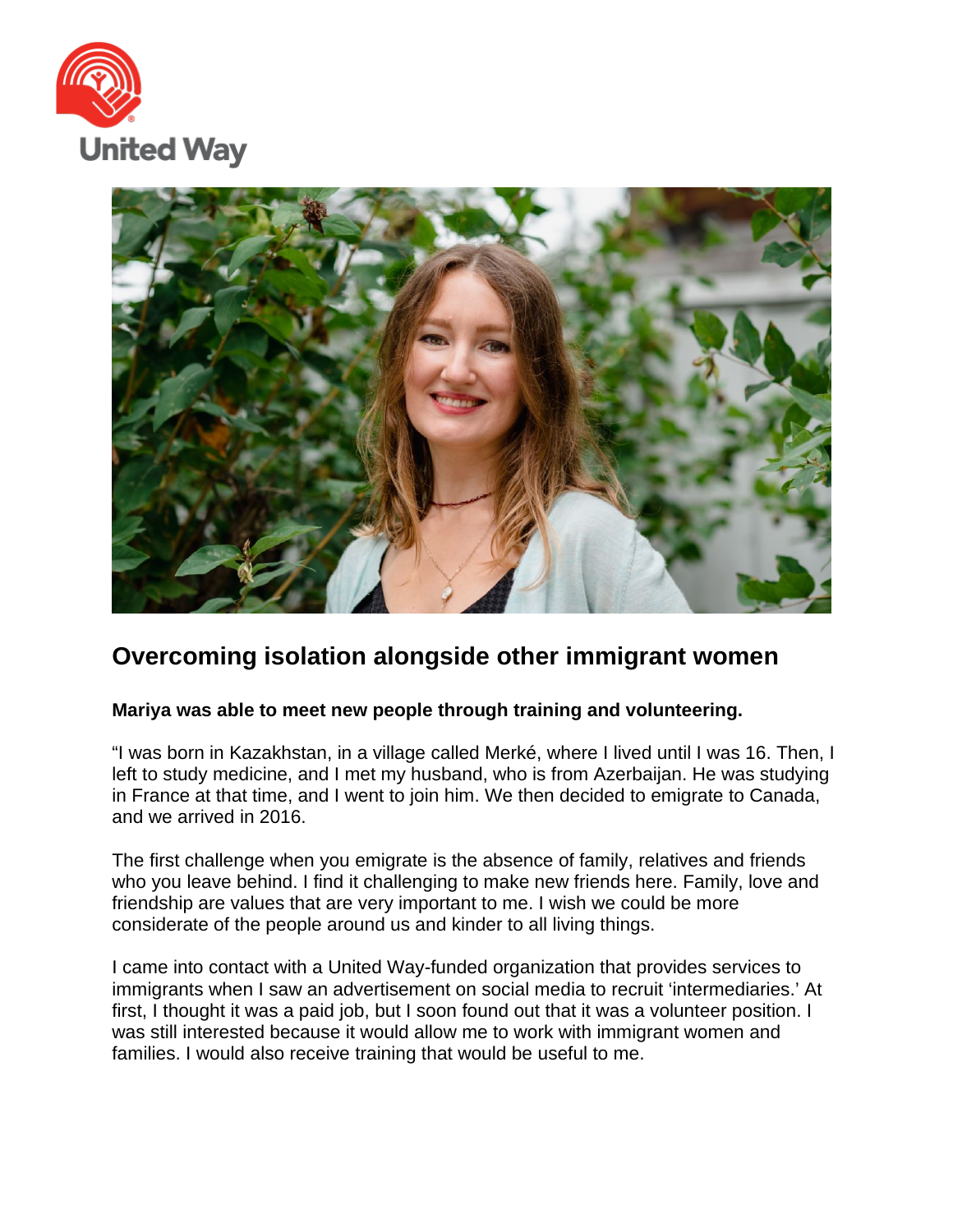

More than that, this experience allowed me to overcome isolation and depression. The training I received also gave me a better understanding of the society where I now live. It helped me to feel at home. I met wonderful people and felt useful.

Through that role, I was able to learn about Quebec society and the services offered by various organizations. As an intermediary, I might act as an interpreter during board meetings or during parent-teacher conferences. I could also, for example, help someone fill out a form or find activities for the children.

I think this training should be offered to most immigrant women. Usually, it is the men who go to work in the new country first. But thanks to the training, women can improve their French and learn how to look for a job or write a resume. And this can benefit the whole family.

My work experience is over now, but I am still called upon when needed. As they say in this organization, 'once an intermediary, always an intermediary.' We are like a big family."



## **Social commitment, an economic necessity**

**Yannick believes that all of society benefits from charitable giving.**